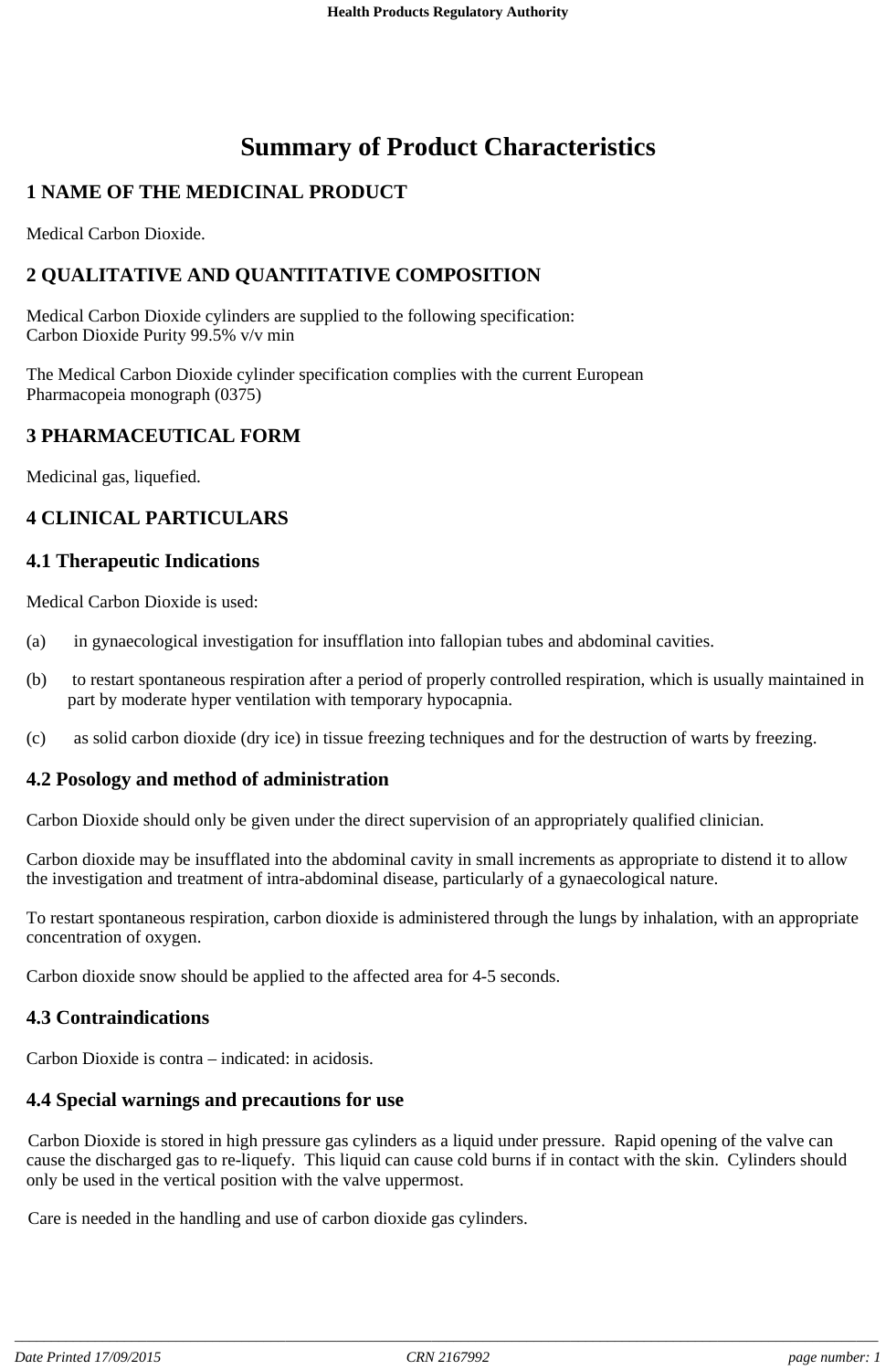Smoking should be prohibited when using Carbon Dioxide.

Under no circumstances should oils or grease be used to lubricate any part of the Carbon Dioxide cylinder or the associated equipment used to deliver the gas to the patient.

Where moisturising creams are required for use with a facemask or in nasal passages, oil based creams should not be used.

Check that hands are clean and free from any oils or grease.

Where alcohol gels are used to control microbiological cross-contamination ensure that all alcohol has evaporated before handling Carbon Dioxide cylinders or equipment.

## **4.5 Interaction with other medicinal products and other forms of interaction**

When this agent is used for peritoneal insufflation during laparoscopy it is essential that adequate oxygenation is provided, together with removal of carbon dioxide, preferably through I.P.P.V.

Carbon Dioxide interacts with anaesthetic agents when the concentration is raised and give rise to cardiac dysrhythmias. The threshold for dysrhythmias varies with different anaesthetic agents.

Carbon Dioxide, by altering pH, influences uptake distribution and action of many drugs including neuromuscular blocking agents, and hypotensive agents.

Carbon Dioxide interacts with adrenergic substances such as adrenaline. They should not be used together.

## **4.6 Fertility, pregnancy and lactation**

The use of carbon dioxide is not recommended in pregnancy but is unlikely to influence lactation.

#### **4.7 Effects on ability to drive and use machines**

Inhalation of carbon dioxide is not compatible with driving or use of machinery.

#### **4.8 Undesirable effects**

Carbon dioxide may produce unconsciousness in concentrations over 10%. Cardia dysrhythmias have been reported in patients undergoing laparoscopy as a result of high blood carbon dioxide levels. Cardiac arrest due to gas embolism has been reported.

When solid carbon dioxide is used to treat warts etc, it is essential that the surrounding tissue is not touched since it will be damaged.

#### **Reporting of suspected adverse reactions**

Reporting suspected adverse reactions after authorisation of the medicinal product is important. It allows continued monitoring of the benefit/risk balance of the medicinal product. Healthcare professionals are asked to report any suspected adverse reactions via:

HPRA Pharmacovigilance Earlsfort Terrace IRL - Dublin 2 Tel: +353 1 6764971 Fax: +353 1 6762517 Website: http://www.hpra.ie/ E-mail: medsafety@hpra.ie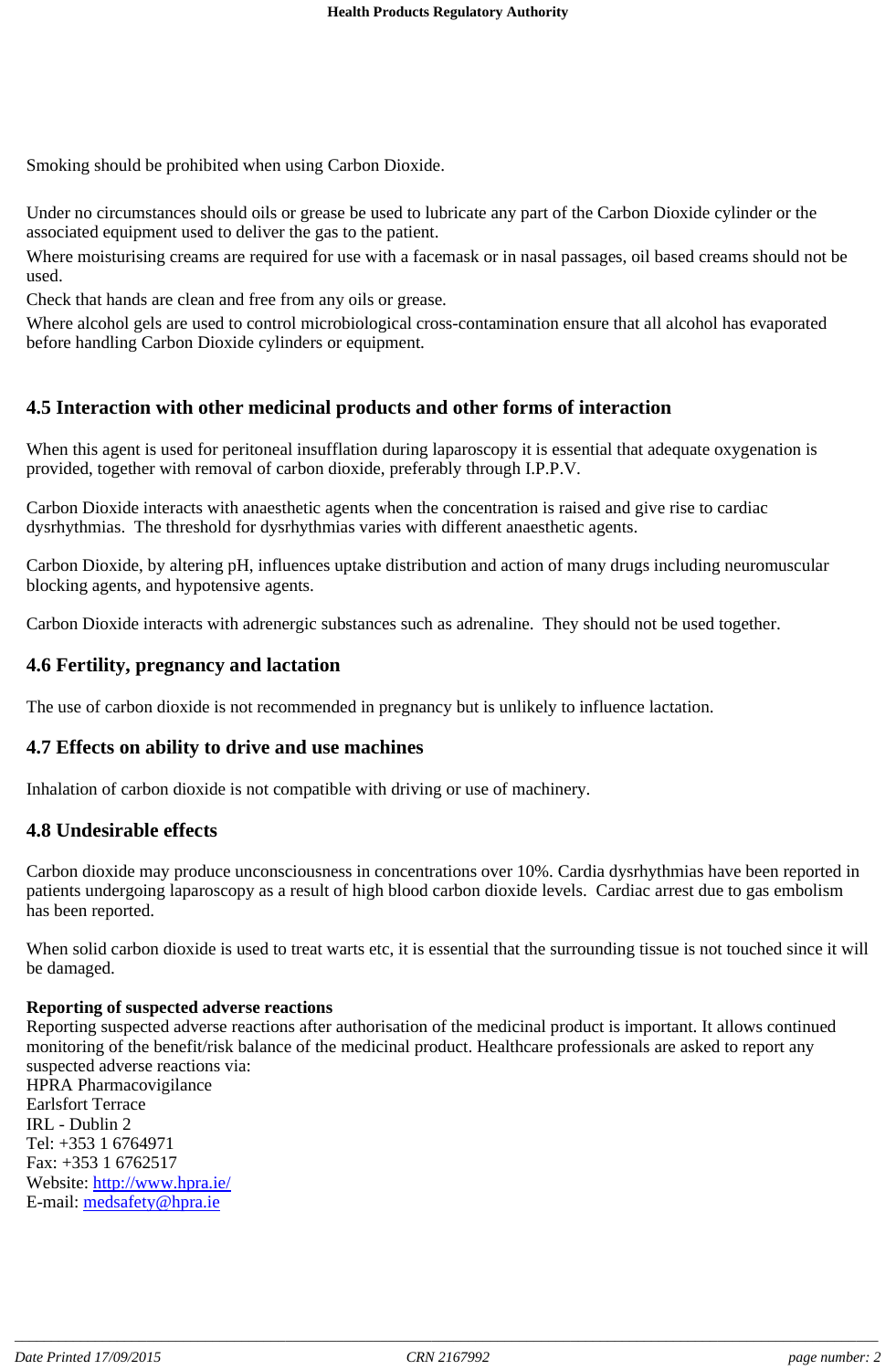## **4.9 Overdose**

Moderate overdose of carbon dioxide less than 5 per cent stimulates breathing. If excessive this may cause extreme respiratory difficulty, raise the blood pressure and lead to nausea and vomiting and occasionally unconsciousness. In concentration above 10 per cent, carbon dioxide possesses anaesthetic properties.

Overdose may necessitate assisted or controlled ventilation with an appropriate oxygen concentration.

## **5 PHARMACOLOGICAL PROPERTIES**

#### **5.1 Pharmacodynamic properties**

Pharmacotherapeutic Group: Medical Gas ATC Code: V03AN02

The characteristics of carbon dioxide are:

- Odourless, colourless gas.
- Molecular weight 44.01
- Sublimation point  $-78.5^{\circ}$ C (at 1 bar)
- Density  $1.872\text{kg/M3}$  (at  $15^{\circ}\text{C}$ )

Carbon Dioxide occurs at approximately 350vpm in the atmosphere.

The effect of inhaling carbon dioxide, or of its accumulation in the body through breathing defects, varies with the tension achieved in the blood, the duration and condition of the exposure and the susceptibility of the individual concerned.

If a normal, conscious individual inhales 5% carbon dioxide, the rate and depth of breathing rise and the minute volume increases 2 to 5 fold. The skin becomes pink and warm and there may be some sweating and a sense of discomfort. There is no effect on consciousness or mental function, even with long exposures. After a prolonged exposure, when the return to breathing air takes place, an "off effect" may develop with malaise, pallor, headache and occasional nausea and vomiting, probably due to the metabolic disturbances as a result of breathing a volatile acid.

If the inspired concentration is raised further, these effects become exaggerated in proportion to the concentration. At around 8-9% dizziness may develop, and at 10% some subjects become unconscious. Most people will become unconscious at 12.5% and all subject lose consciousness within 1-2 minutes at 20%.

When the concentration is raised to 30%, consciousness is lost rapidly, the blood pressure may rise to 27kpa (200mm Hg) or higher and there is intense vasoconstriction, a reduction in heart rate to 40-50 beats per minute and ECG changes. All anaesthetic agents reduce these responses to carbon dioxide.

#### **5.2 Pharmacokinetic properties**

When inhaled, carbon dioxide is rapidly distributed throughout the body. Physiologically, it regulates the rate and depth of breathing and normally there is constant tension of 5kpa (40mm Hg) in arterial blood.

The concentration of carbon dioxide in the plasma is three times greater then that in red blood cells. The gas is carried in solution (2.4-2.7 vol%), but mostly either as biacarbonate (42.9 – 46.7 vol %) or as carbamino compound (3.0 – 3.7 vol% ). The relative quantities in solution and as biacarbonate regulate the reaction of the blood and buffer changes in pH produced by stronger organic acids.

Carbon Dioxide produced by metabolism plays an integral part in the supply of oxygen to the tissues, since the amount released by haemoglobin at any given oxygen tension is directly related to the carbon dioxide tension in the blood. This in turn is governed by tissue activity and the concentration inhaled. Thus the rate at which oxygen is given up to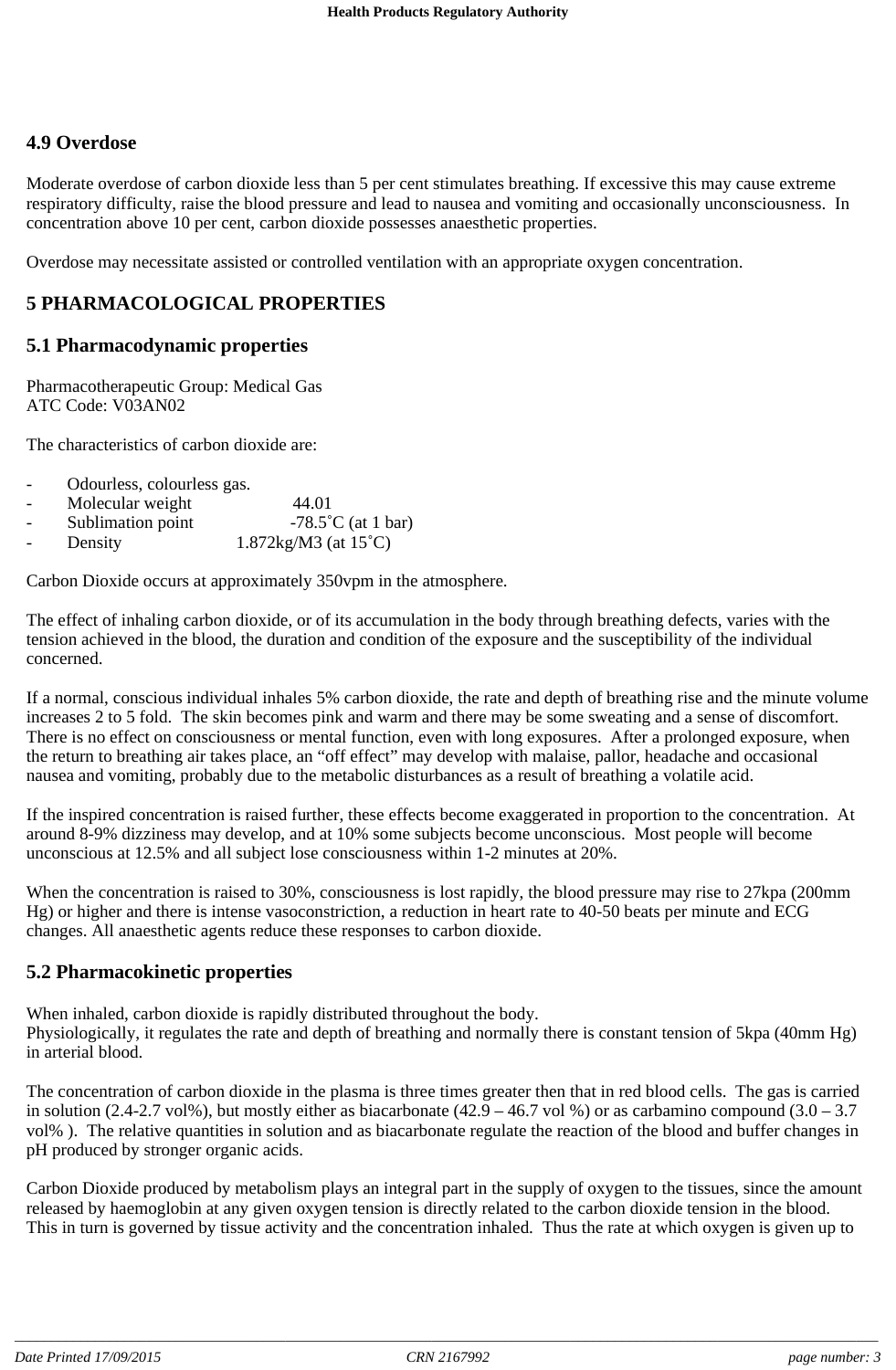the tissues is increased when the carbon dioxide tension is raised.

When a patient becomes apnoeic, carbon dioxide produced in the tissues, accumulates in the blood at a rate of about 0.7kpa (5mmHg) per minute.

## **5.3 Preclinical safety data**

Not applicable.

## **6 PHARMACEUTICAL PARTICULARS**

#### **6.1 List of excipients**

None.

## **6.2 Incompatibilities**

Carbon dioxide should not be given when adrenaline is used.

Carbon Dioxide is highly dangerous when in contact with oils, gases, tarry substances and many plastics due to the risk of spontaneous combustion with high pressure gases.

#### **6.3 Shelf life**

1 year.

## **6.4 Special precautions for storage**

Medical Carbon Dioxide cylinders should be:

- stored under cover, preferably inside, kept dry and clean, and not subjected to extremes of heat or cold and away from stocks of combustible material.
- stored separately from industrial and other non-medical cylinders.
- stored to maintain separation between full and empty cylinders.
- used in strict rotation so that cylinders with the earliest filling date are used first.
- stored separately from other medical cylinders within the store
- E size cylinders and smaller should be stored horizontally

Warning notices prohibiting smoking and naked lights must be posted clearly in the cylinder storage area and the Emergency Services should be advised of the location of the cylinder store. Care is needed when handling and using Medical Carbon Dioxide cylinders.

#### **6.5 Nature and contents of container**

A summary of Medical Carbon Dioxide cylinders, their size and construction, type of valve fitted and valve outlet pressure is detailed below.

| <b>Cylinder</b><br><b>Size</b> | Gas<br><b>Content</b><br>(litres) | <b>Cylinder</b><br>Water<br>Capacity<br>(Litres) | <b>Cylinder</b><br><b>Construction</b> | <b>Valve Construction</b> |
|--------------------------------|-----------------------------------|--------------------------------------------------|----------------------------------------|---------------------------|
|                                | 450                               | <b>Steel</b>                                     | Pin Index                              | <b>Brass</b>              |
| E                              | 1800                              | <b>Steel</b>                                     | Pin Index                              | <b>Brass</b>              |
| <b>VF</b>                      | 3600                              | <b>Steel</b>                                     | $0.860$ " x 14 TPI                     | <b>Brass</b>              |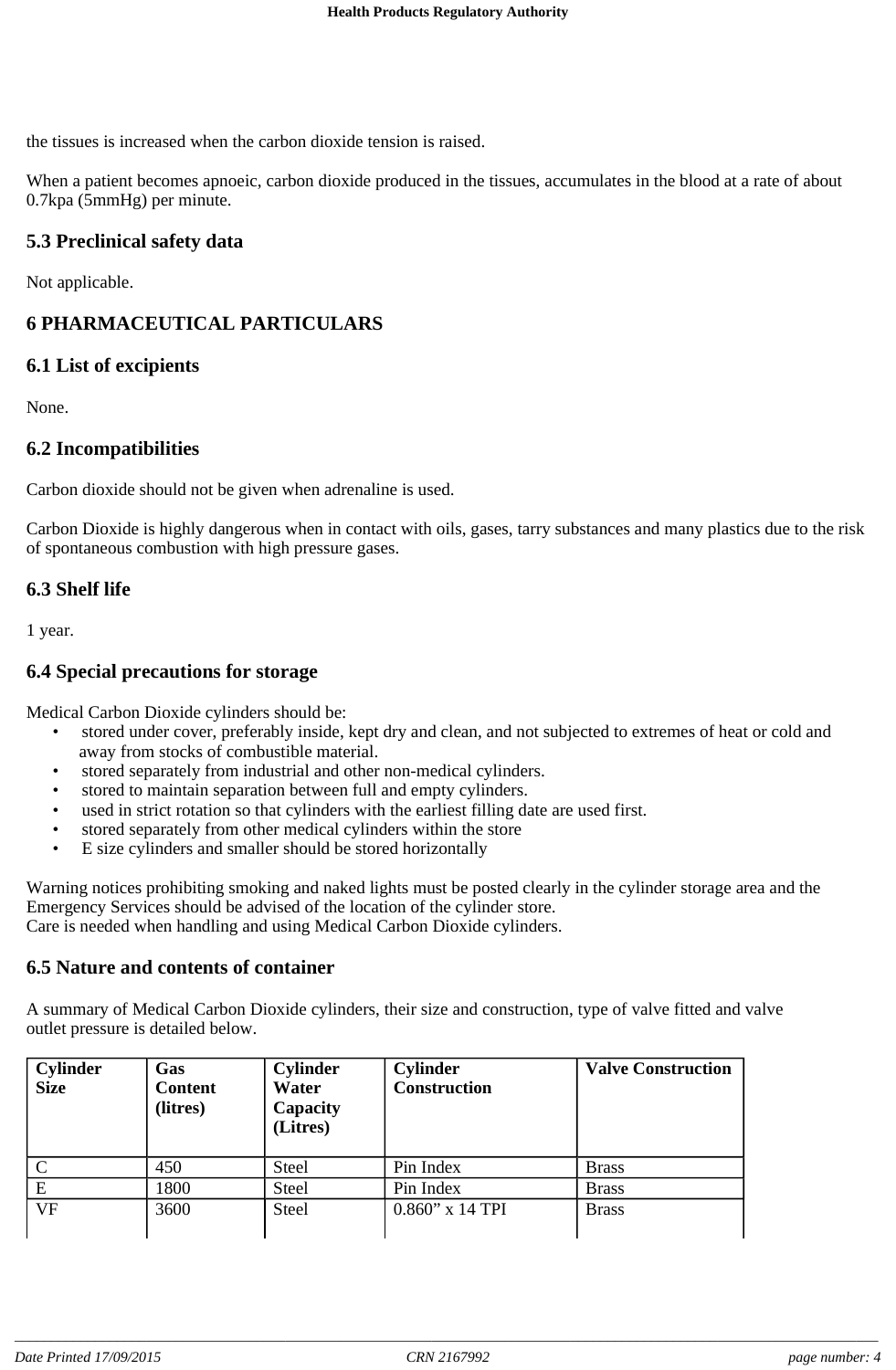|           |      |              | (M)                |              |
|-----------|------|--------------|--------------------|--------------|
| I E<br>பட | 3600 | <b>Steel</b> | $0.860$ " x 14 TPI | <b>Brass</b> |
|           |      |              | (M)                |              |

#### *Cylinders*

All cylinders used for the storage of Carbon Dioxide are manufactured from high tensile steel with a designed working pressure of at least 50 bar (g).

All cylinders require an appropriate regulator to be fitted prior to use.

The colour coding of the shoulders of Medical Carbon Dioxide is grey (RAL 7037).

The colour coding of the cylinder body is white (RAL 9010). Cylinders also carry the carbon dioxide name on the body of the cylinder.

For a limited period, cylinders may have grey bodies. These cylinders do not have the name carbon dioxide on the body of the cylinder.

The programme to convert all Medical Carbon dioxide cylinders to white bodies will be completed by 2025.

#### **Cylinder Valves**

Medical Carbon Dioxide cylinders are supplied with two main types of cylinder valves.

Medical Carbon Dioxide C and E cylinders are fitted with valves with outlet connections that conform to ISO 407 (pin index).

LF and VF size cylinders are fitted with outlet connections that conform to BS 341(Type 8) (11/16" x 20 TPI (M)) and are filled with liquid to a specified weight. The pressure in the cylinder is dependant on the vapour pressure at the cylinder temperature.

The cylinder valves are constructed from high tensile brass with a steel spindle fitted with a Nylon 6.6 insert.

#### **6.6 Special precautions for disposal of a used medicinal product or waste materials derived from such medicinal product and other handling of the product**

All personnel handling Medical Carbon Dioxide cylinders should have adequate knowledge of:

- properties of the gas
- correct operating procedures for the cylinder
- precautions and actions to be taken in the event of an emergency.

#### **Preparation for Use**

To prepare the cylinder for use:

- remove the tamper evident seal and the valve outlet protection cap. Ensure the cap is retained so that it can be refitted after use.
- •

do not remove and discard any batch labels fitted to the cylinder.

- ensure that an appropriate regulator is selected for connection to the cylinder.
- ensure the connecting face on the regulator is clean and the sealing washer fitted is in good condition.
- connect the regulator, using moderate force only and connect the tubing to the regulator / flowmeter outlet. Only the appropriate regulator should be used for the particular gas concerned.
- ensure that the cylinder valves and any associated equipment is not lubricated and is kept free from oil and grease.
- open the cylinder valve slowly and check for any leaks.

## **Leaks**

Having connected the regulator or manifold yoke to the cylinder check the connections for leaks using the following procedure: